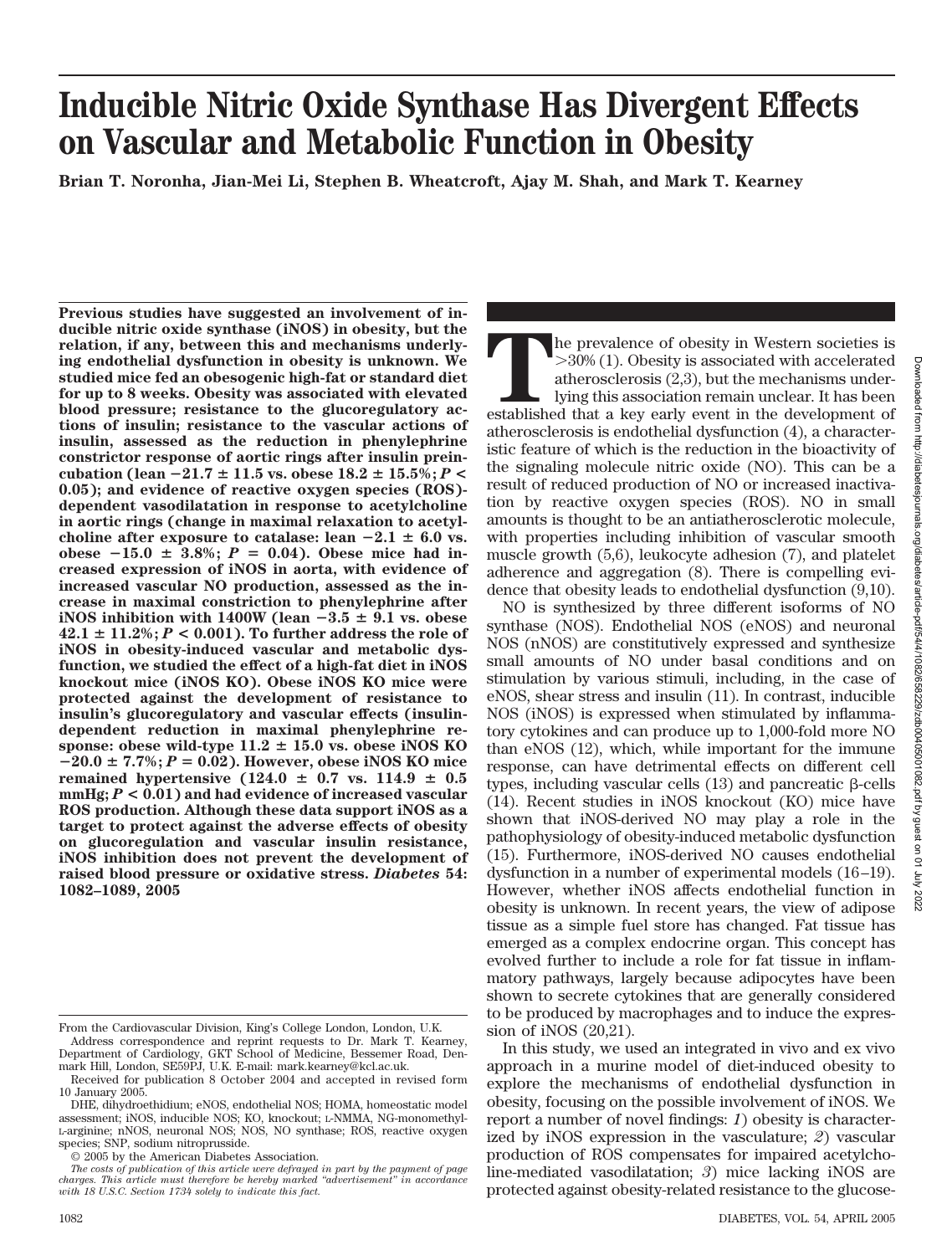lowering and vasodilatory effects of insulin but still have increased blood pressure and impaired relaxation to acetylcholine, which is compensated for by ROS production.

#### **RESEARCH DESIGN AND METHODS**

Male wild-type (WT) C57BL/6J mice were bred in our laboratories. Homozygous iNOS KO mice on a C57BL/6J background were a kind gift from Dr. A.J. Hobbs (University College London). Obesity was induced by feeding mice a high-fat diet (5,286 kcal/kg; Bioserve) from weaning. Control animals were fed a standard diet. Mice were housed in a conventional animal facility with a 12:12-h light:dark cycle. All procedures were performed in accordance with the U.K. Guidance on the Operation of the Animals (Scientific Procedures) Act (1986).

**Assessment of metabolic regulation, plasma lipids, and plasma nitrite.** After 4 and 8 weeks of feeding, glucose and insulin tolerance tests were performed in conscious mice by repeated blood sampling after an intraperitoneal injection of glucose (1 mg/g) or human insulin (0.75 unit/kg), as previously described (22). Blood glucose was measured using a portable device (Hemocue, Sheffield, U.K.), and insulin levels were assessed by a specific hypersensitive radioimmunoassay (Linco Research, St. Charles, MO). The homeostatic model assessment (HOMA) insulin sensitivity score was calculated as insulin  $\times$  glucose  $\div$  22.5. Blood samples were obtained from the lateral saphenous vein, and glucose levels were measured in whole blood. Free fatty acids and triglycerides were measured in fasting plasma using colorimetric assays (Roche, Mannheim, Germany; ThermoTrace, Victoria, Australia). Plasma nitrite was measured using the Griess reaction (14).

**In vivo measurement of blood pressure.** Systolic blood pressure was measured using tail-cuff plethysmography (22,23) in conscious mice prewarmed for 10 min in a thermostatically controlled restrainer (XBP1000; Kent Scientific). Three training sessions were performed during the week before measurements were taken. The mean of at least six separate recordings on three occasions was taken to calculate mean systolic blood pressure.

**Ex vivo assessment of vascular function.** The thoracic aorta was excised, cleaned of adherent connective tissue, and cut into rings 3 mm long. As previously described (22–24), the rings were suspended between a fixed support and a force transducer in an organ bath containing 10 ml Krebs-Henseleit solution at 37°C, bubbled with 95% O<sub>2</sub>/5% CO<sub>2</sub>. After a 45-min equilibration at a resting tension of 3 g, a level that we have found to be optimal, the maximal contractile response to 40 mmol/l KCl was assessed. After a wash out and reequilibration, a cumulative dosage-response curve to phenylephrine was performed. Rings were then preconstricted to 70% of the maximal phenylephrine-induced tension; relaxation responses to the cumulative addition of acetylcholine (1 nmol/l to 10  $\mu$ mol/l) or sodium nitroprusside (SNP; 0.1 nmol/l to 1  $\mu$ mol/l) were then determined. In some rings, the acetylcholine response was repeated in the presence of catalase (1,250 unit/ml), which degrades  $H_2O_2$ . Basal NO bioavailability was assessed by measuring the constriction to phenylephrine in the absence and presence of the NOS inhibitor NG-monomethyl-L-arginine (L-NMMA; 0.1 mmol/l; 30 min). The role of iNOS-derived NO was assessed in a similar fashion by measuring the effect of the iNOS-specific inhibitor 1400W (10 mol; Alexis Biochemicals, San Diego, CA) (25) on phenylephrine constriction.

The NO-mediated vascular response to insulin was assessed by constructing phenylephrine dosage-response curves before and after a 2-h exposure to insulin (100 mU/ml). We have previously demonstrated in healthy mice that insulin causes an endothelium-dependent blunting of the vasoconstrictor response to phenylephrine and that this effect is abolished by L-NMMA; that is, it is NO-mediated (23).

**In situ measurement of vascular production of reactive oxygen species.** ROS generation within the aorta in situ was measured using dihydroethidium (DHE) fluorescence, as previously reported (24,26). To explore the possibility that vascular ROS production was stimulated by acetylcholine, DHE fluorescence was assessed in aortic rings that had been exposed to acetylcholine or saline. Fluorescence intensity at the endothelial surface was quantified microscopically from at least five random fields (1,024 –1,022 pixels;  $269.7 \times 269.2$  µm) per slide and three slides per experimental condition, using a computerized image analysis system (Improvision).

**Expression of NOS mRNA in aorta.** Total RNA was extracted from aortas (Mini Fibrous Kit; Quiagen), and equal amounts were reverse-transcribed using Superscript II RT (Invitrogen) and random decamer oligonucleotides. Real-time RT-PCR analyses for eNOS, nNOS, iNOS, and β-actin mRNA expression were performed in duplicate using the ABI Prism 7000 sequence detection system (23). Primers and FAM-labeled probes specific for these genes were used (Assays-on-Demand; Applied Biosystems). The cDNA was amplified at the following conditions: 10 min at 95°C, followed by 40 cycles of 15 s at 95°C and 1 min at 60°C. The standard curve method (User Bulletin No Metabolic and blood pressure data in WT and iNOS knockout mice fed a standard or high-fat diet at 4 and 8 weeks of feeding

|                                | 4 weeks                  | 8 weeks           |
|--------------------------------|--------------------------|-------------------|
| Body mass (g)                  |                          |                   |
| WT, standard                   | $24.1 \pm 0.3$           | $29.1 \pm 0.4$    |
| WT, high-fat                   | $27.3 \pm 0.4*$          | $38.4 \pm 0.4*$   |
| iNOS KO, standard              | $22.0 \pm 0.8$           | $27.2 \pm 1.1$    |
| iNOS KO, high-fat              | $27.9 \pm 0.5$           | $36.6 \pm 1.3$    |
| Epididymal fat pad (mg)        |                          |                   |
| WT, standard                   | $11.7 \pm 1.1$           | $12.0 \pm 0.3$    |
| WT, high-fat                   | $24.4 \pm 1.5^*$         | $33.6 \pm 0.9^*$  |
| iNOS KO, standard              | $11.3 \pm 0.5$           | $13.2 \pm 0.5$    |
| iNOS KO, high-fat              | $23.4 \pm 0.8$           | $32.1 \pm 0.7$    |
| Fasting glucose (mmol/l)       |                          |                   |
| WT, standard                   | $6.4 \pm 0.6$            | $6.5 \pm 0.4$     |
| WT, high-fat                   | $12.0 \pm 0.3^*$         | $11.2 \pm 0.6^*$  |
| iNOS KO, standard              | $7.0 \pm 0.2$            | $6.1 \pm 0.2$     |
| iNOS KO, high-fat              | $8.5 \pm 0.5$            | $7.7 \pm 0.2$ †   |
| Fasting insulin (pg/ml)        |                          |                   |
| WT, standard                   | $0.5 \pm 0.1$            | $0.3 \pm 0.1$     |
| WT, high-fat                   | $1.0 \pm 0.2^*$          | $3.5 \pm 0.5^*$   |
| iNOS KO, standard              | $0.5 \pm 0.1$            | $0.4 \pm 0.1$     |
| iNOS KO, high-fat              | $0.6 \pm 0.1$            | $0.5 \pm 0.1$ †   |
| HOMA (unit)                    |                          |                   |
| WT, standard                   | $0.15 \pm 0.01$          | $0.15 \pm 0.2$    |
| WT, high-fat                   | $0.55 \pm 0.1^*$         | $2.03 \pm 0.2^*$  |
| iNOS KO, standard              | $0.14 \pm 0.01$          | $0.13 \pm 0.01$   |
| iNOS KO, high-fat              | $0.18 \pm 0.01$          | $0.22 \pm 0.02$ † |
| Free fatty acids (mmol/l)      |                          |                   |
| WT, standard                   |                          | $0.42 \pm 0.1$    |
| WT, high-fat                   | $\frac{1}{2}$            | $1.41 \pm 0.1*$   |
| iNOS KO, standard              | $\overline{\phantom{0}}$ | $0.35 \pm 0.1$    |
| iNOS KO, high-fat              |                          | $0.56 \pm 0.1$ †  |
| Decline in glucose in response |                          |                   |
| to insulin $(\%)$              |                          |                   |
| WT, standard                   | $70.2 \pm 1.9$           | $65.6 \pm 1.2$    |
| WT, high-fat                   | $54.9$ $\pm$ $0.6^*$     | $48.5 \pm 1.7^*$  |
| iNOS KO, standard              | $68.1 \pm 2.6$           | $66.2 \pm 1.7$    |
| iNOS KO, high-fat              | $68.0 \pm 1.3$           | $68.5 \pm 1.2$    |
| Systolic blood pressure (mmHg) |                          |                   |
| WT, standard                   | $117.6 \pm 0.3$          | $118.6 \pm 0.5$   |
| WT, high-fat                   | $122.7 \pm 0.3*$         | $124.8 \pm 0.7^*$ |
| iNOS KO, standard              | $113.9 \pm 0.4$          | $114.9 \pm 0.5$   |
| iNOS KO, high-fat              | $122.5 \pm 0.5$          | $124.0 \pm 0.7$   |

Data are means  $\pm$  SE.  $*P < 0.05$  for standard vs. high-fat diet;  $\dagger P <$ 0.05 for WT vs. iNOS KO mice on a high-fat diet.

2; ABI Systems) was used for quantification, and results were normalized for the expression of  $\beta$ -actin.

**Statistical analysis.** Data are means  $\pm$  SE. Comparisons were made using an unpaired *t* test, one-way ANOVA, or repeated-measures ANOVA, where appropriate.  $P < 0.05$  was considered significant.

### **RESULTS**

**Progression of obesity.** Within 4 weeks of commencing the high-fat diet, mice were significantly heavier than littermates fed the standard diet (Table 1). This weight gain was accompanied by a significantly greater epididymal fat pad mass. The obese mice had higher systolic blood pressures after 4 and 8 weeks of feeding. They were also insulin resistant, as manifested by significantly higher fasting glucose and insulin levels, a higher HOMA score, and a smaller decrement in glucose levels in insulin tolerance tests than standard diet-fed controls. Obese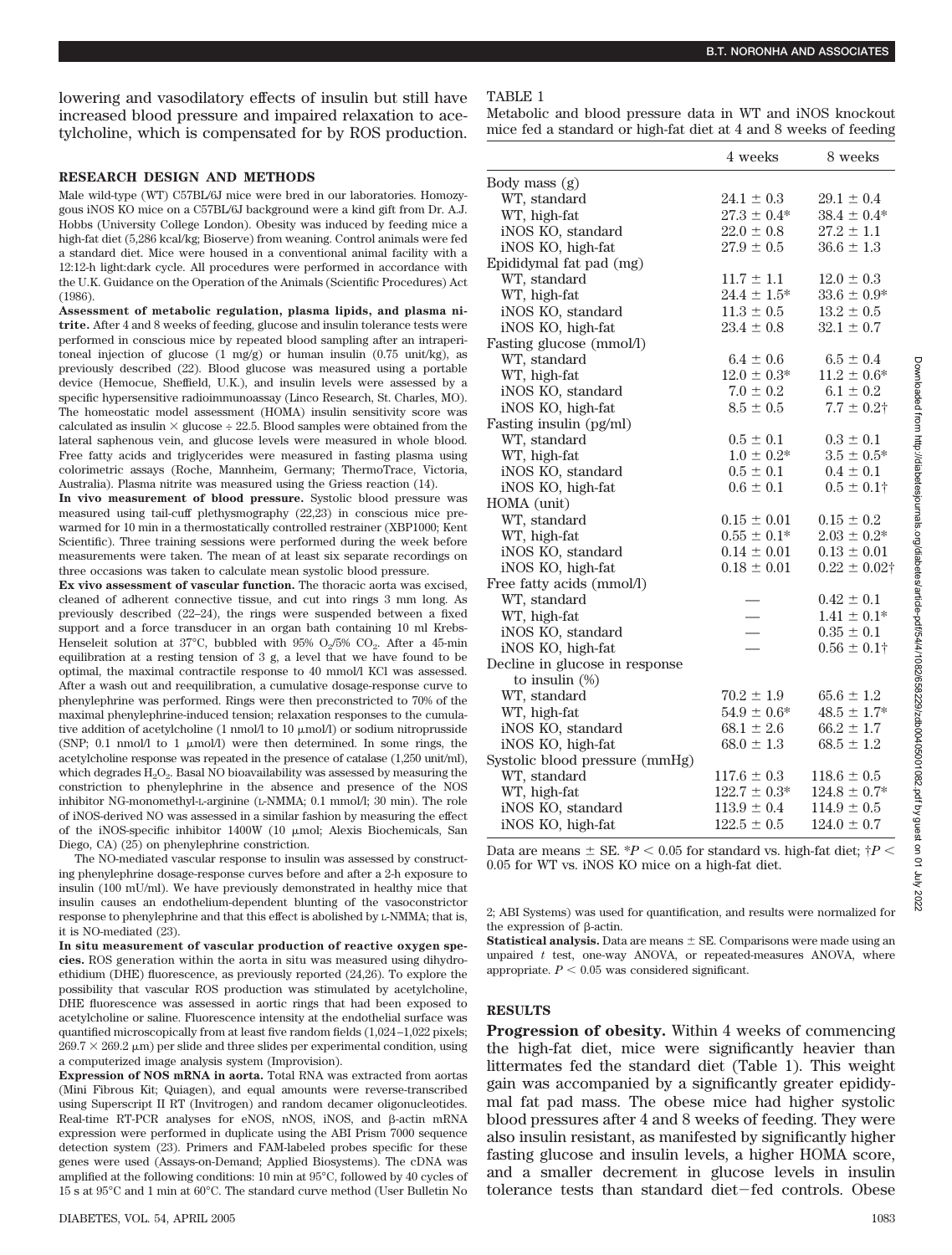

**FIG. 1. Constrictor response to the specific iNOS inhibitor 1400W in mice fed a high-fat diet for 8 weeks (***A***) and lean mice fed a standard** diet (*B*). \**P*  $\leq$  0.01 by ANOVA (*n* = 8–16). Phe, phenylephrine.

mice also had significantly higher fasting free fatty acid levels.

**Basal aortic nitric oxide bioavailability in obese and lean mice.** Basal aortic NO bioavailability was assessed from the effect of treatment with the nonselective NOS inhibitor L-NMMA on vasoconstrictor responses to phenylephrine. After 4 or 8 weeks of feeding, there was a greater constrictor response with L-NMMA in obese than in lean mice: at 4 weeks, the change in tension in response to L-NMMA in obese versus lean mice was  $86.4 \pm 21.0$  vs.  $35.4 \pm 12.9\%$  ( $P < 0.001$ ); at 8 weeks, it was  $135.1 \pm 13.2$ vs.  $57.7 \pm 14.1\%$  ( $P < 0.001$ ). (Data for 8 weeks of feeding are shown in Fig. 6*C*.) To explore the source of this NO, we used the selective iNOS inhibitor 1400W. In aortas from animals that had been fed an obesogenic diet for 8 weeks, the constrictor response to 1400W was significantly greater than in lean mice (Fig. 1*A* and *B*); indeed, 1400W had no effect in lean mice.

**Plasma nitrite levels.** Consistent with increased production of NO in obese mice, plasma nitrite was significantly higher in obese than in lean mice (16.9  $\pm$  1.45 vs. 8.66  $\pm$ 1.23  $\mu$ mol/l;  $n = 8$ –16 per group;  $P < 0.01$ ) (Fig. 2*A*).

**NOS isoform expression in the aorta.** We performed real-time RT-PCR on aortic ring segments from obese and lean mice  $(n = 8$  per group). There was no difference in mRNA levels of eNOS and nNOS in obese and lean mice (Fig. 2*B* and *C*). However, consistent with the results of experiments with 1400W in aortic rings, iNOS mRNA was significantly higher (Fig. 2*D*) in aortas of obese mice compared with lean mice ( $\delta$ CT 0.98  $\pm$  0.09 vs. 0.72  $\pm$  0.07 units;  $P = 0.03$ ), demonstrating a twofold increase in iNOS mRNA.

**ROS-dependent vasorelaxation in obese mice.** Vasorelaxation to acetylcholine was similar in obese and lean mice after 4 and 8 weeks of feeding (8-week data shown in Fig. 3*A* and *B*). Previous studies in humans and mice have shown that in situations where NO-mediated vasorelaxation is impaired (e.g., hypertension, hyperlipidemia), this impairment may be compensated for by increased generation of the ROS  $H_2O_2$ , which may act as an endothelialderived hyperpolarizing factor that compensates for NO. We therefore studied the effect of catalase treatment (to degrade  $H_2O_2$ ) on the vasodilator response to acetylcholine. Although catalase had no effect on acetylcholine responses in lean mice (8-week data shown in Fig. 3*A* and *B*), there was a significant blunting (by  $\sim$ 20%) of acetylcholine-induced vasodilatation in obese mice. Endothelialindependent relaxation to SNP was similar in lean and obese mice (Fig. 3*C*).

**Dihydroethidium fluorescence.** To more directly assess ROS production, we examined in situ ROS production with or without acetylcholine using DHE fluorescence in frozen aortic sections. In the basal state, there was minimal ROS, but in response to acetylcholine there was a significant rise in ROS that was greater in obese mice (Fig. 3*D*).

**Insulin-mediated vasorelaxation.** To investigate whether the obesity-related resistance to the glucoregulatory actions of insulin was paralleled by resistance to the vascular actions of insulin, we performed phenylephrine dosage-response curves before and after incubation with insulin. After 4 weeks of a high-fat diet, both obese and lean mice had preserved vascular insulin responses, as evidenced by blunting of the vasoconstrictor response to phenylephrine in the presence of insulin (Fig. 4*A* and *B*). After 8 weeks on a high-fat diet, however, this response



**FIG. 2.** *A***: Plasma nitrite levels in obese and lean mice after 8 weeks of high-fat feeding. \****P* **< 0.01. Real-time PCR measurement of mRNA levels of eNOS (***B***), nNOS (***C***), and iNOS (***D***) from aorta of obese and lean mice.**  $*P = 0.03$  ( $n = 8$  in each group).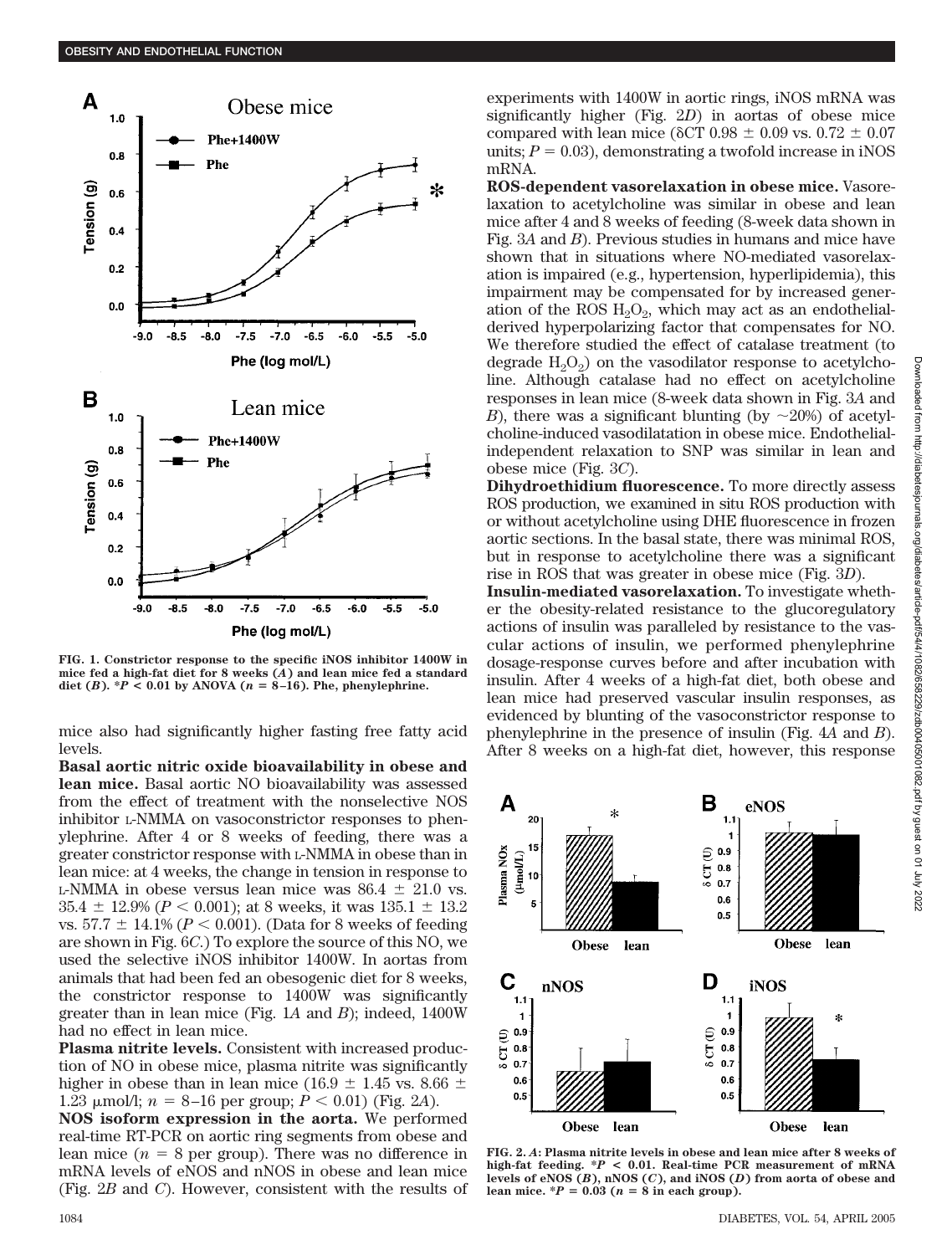

**FIG. 3.** *A***: Relaxation curves to acetylcholine (Ach) in lean mice at 8 weeks before and after catalase (1,250 units/l) was given.** *B***: Relaxation curves to acetylcholine in obese mice before and after catalase was given after 8 weeks of high-fat feeding. \****P* **< 0.01 by ANOVA.** *C***: Relaxation curves to SNP in lean and obese mice at 8 weeks. There was no** difference between groups  $(n = 8-16$  in **each group).** *D***: Mean DHE fluorescence intensity in lean and obese mice. \****P* **< 0.0001.**

was lost in obese mice, whereas it was still present in lean mice (Fig. 4*C* and *D*). These results seem to indicate that resistance to the vascular actions of insulin occurs later than resistance to its glucoregulatory effects in this model of diet-induced obesity, given that glucoregulation was already impaired after 4 weeks on a high-fat diet (Table 1), whereas vascular insulin responsiveness was preserved.

**Influence of iNOS on metabolic and vascular function in obese mice.** iNOS KO mice were fed a high-fat or standard diet for up to 8 weeks and compared with WT mice in terms of their metabolic and vascular outcomes. The weight gain in iNOS KO mice fed the high-fat diet was similar to that of WT mice on the same diet (Table 1). As reported previously, iNOS KO mice were protected against



**FIG. 4. Phenylephrine (Phe)-dependent vasoconstriction before and after exposure of rings to insulin in WT mice fed a standard (***A***) or high-fat (***B***) diet for 4 weeks or fed a standard (***C***) or high-fat (***D***) diet for 8 weeks. \****P* **< 0.01.**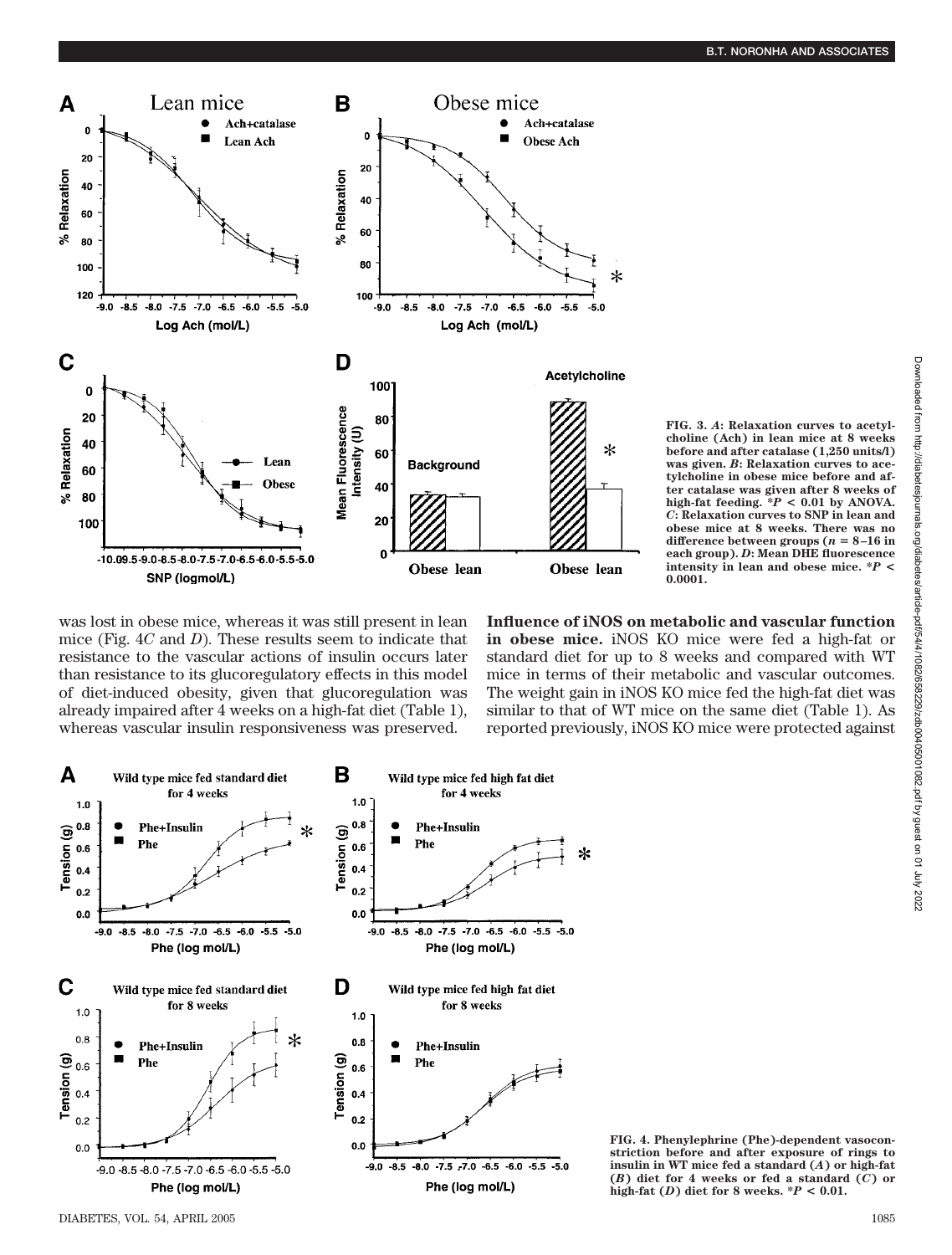

**FIG. 5. Phenylephrine (Phe)-dependent vasoconstriction before and after exposure of rings to insulin in iNOS KO mice fed a standard (***A***) or high-fat (***B***) diet for 4 weeks or fed a standard (***C***) or high-fat (***D***) diet for 8** weeks.  ${}^*P$  < 0.01 by ANOVA (*n* = **8–16).**

the development of resistance to insulin's glucoregulatory effects, manifested as lower fasting glucose and insulin levels, a lower HOMA index, and a greater insulin-induced decrement in blood glucose than WT mice fed the high-fat diet (Table 1).

Basal aortic NO production was assessed by measuring the vasoconstrictor response to L-NMMA. iNOS KO mice fed the high-fat diet had a similar constrictor response compared with WT or iNOS KO mice fed the standard diet (Fig. 6*C*). Consistent with a reduction in total NO production, iNOS KO mice fed the high-fat diet had less plasma nitrite than WT mice on the same diet (12.0  $\pm$  0.3 vs. 16.9  $\pm$  1.45  $\mu$ mol/l; *P* = 0.02). iNOS KO mice fed the high-fat diet were also protected against loss of insulinmediated vasodilation (Fig. 5*B* and *D*); however, they still developed elevated blood pressure (Table 1). Furthermore, iNOS KO mice on the obesogenic diet had evidence of ROS-mediated vasodilation in aortas in the same fashion as did WT mice (Fig. 6*B*), as well as increased ROS production in the DHE fluorescence assay (Fig. 6*A*).

## **DISCUSSION**

Obesity is a major health care problem in the Western world and is set to reach epidemic proportions in the next 20 years. A major consequence of obesity is premature vascular disease. Understanding the mechanisms linking obesity and endothelial dysfunction is an important aim. The present study has demonstrated a number of findings important to our understanding of the interrelations among obesity, resistance to insulin's glucoregulatory and vascular actions, and endothelial-dependent vasodilator

function as well as the role of iNOS-derived NO in these different facets of obesity-associated metabolic and vascular perturbations.

In this study, we found that insulin-mediated glucose uptake was impaired at an earlier stage than the blunting of insulin-mediated NO release from the vascular endothelium, indicating a divergence between these abnormalities. We also demonstrated that an early feature of obesity is a (covert) blunting of acetylcholine-mediated vasodilatation of aortas that was compensated for by ROS-mediated vasodilatation. In addition, as obesity progressed, there was an increase in basal vascular NO bioavailability, at least part of which was derived from iNOS. Using iNOS KO mice, we confirmed the findings of Perreault and Marette (15) that these animals are protected against obesity-induced metabolic insulin resistance despite a similar weight gain as WT mice. In addition, we showed that iNOS KO mice fed a high-fat diet were also protected against impairment of insulin-mediated NO release from aortas. However, obese iNOS KO mice still developed elevated blood pressures and showed evidence of impaired acetylcholineinduced vasodilatation, which was compensated for by ROS-dependent vasodilation. These data demonstrate a divergence in the mechanisms by which obesity leads to impairment of insulin's vascular effects and the classical endothelium-dependent vasodilator function induced by agents such as acetylcholine.

**ROS-dependent vasodilation in early obesity.** In vivo and in vitro studies have demonstrated that in humans, relaxant factors other than NO compensate to maintain endothelium-dependent vascular function in disease states.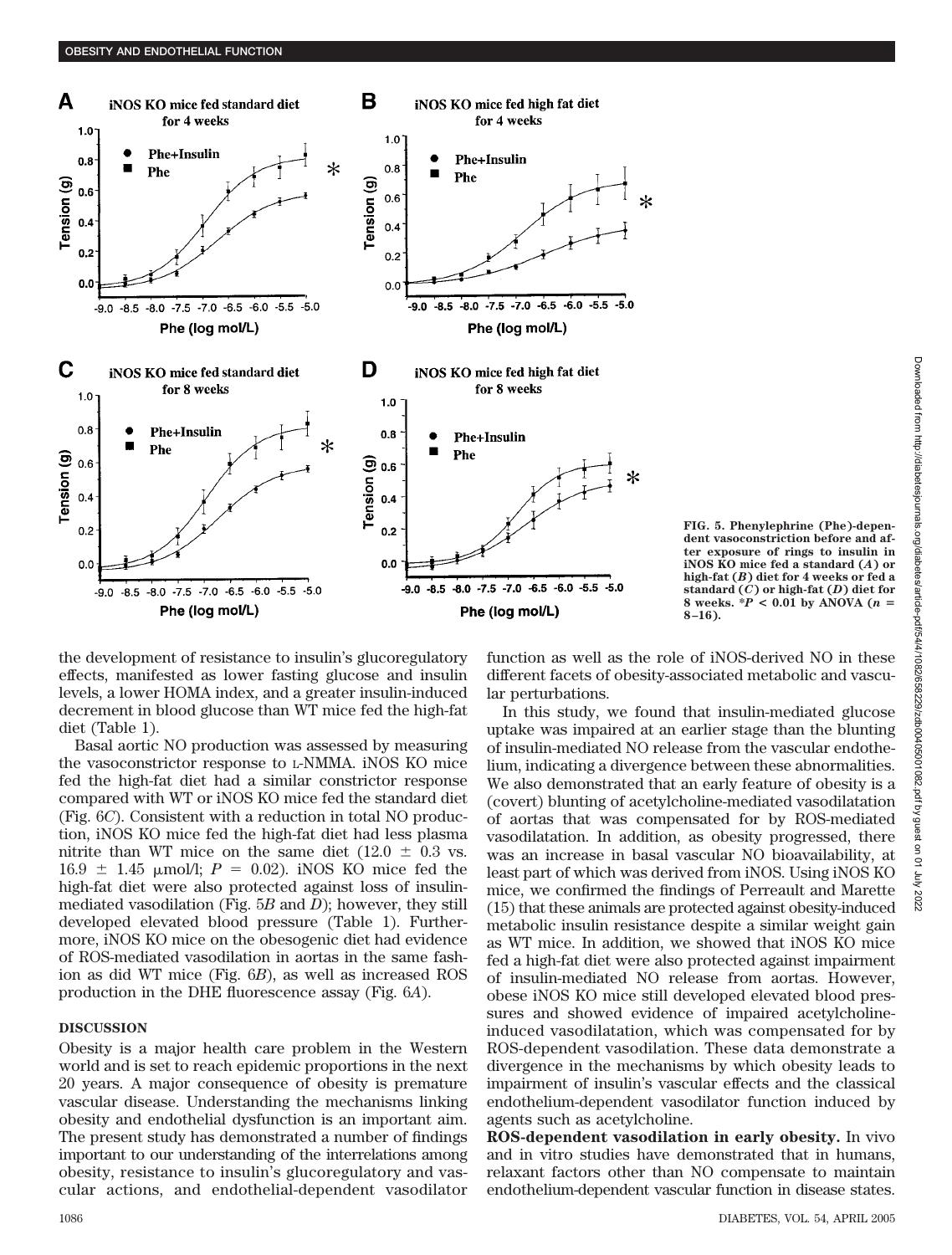

**FIG. 6. ROS production and effect of catalase in iNOS KO mice.** *A***: In situ DHE detection of ROS production in obese and lean iNOS KO** mouse aortic sections  $(n = 18$  sections from six mice in each group). A **similar pattern was seen to that observed in WT mice, with no difference in basal ROS between mice fed a standard diet and those fed a high-fat diet, but a significant increase in ROS in response to acetylcholine was seen in the high-fat–fed iNOS KO mice. \****P* **< 0.001.** *B***: Relaxation curve to acetylcholine (Ach) before and after exposure to catalase in iNOS KO mice fed a high-fat diet for 8 weeks. \****P* **< 0.01.** *C***: Constrictor response to L-NMMA in lean mice fed a standard diet (SD), obese mice fed a high-fat (HF) diet, iNOS KO mice fed a standard diet,** and iNOS KO mice fed a high-fat diet.  $*P < 0.01$  by ANOVA ( $n = 8-16$ ). **The constrictor response to L-NMMA in WT mice fed a high-fat diet was significantly greater than that of each of the other mice.**

One of these relaxant factors is  $H_2O_2$ , which may relax smooth muscle by hyperpolarization or cyclic guanosine monophosphate-dependent mechanisms. Matoba et al. (27) showed that catalase, which degrades  $H_2O_2$ , inhibits vasodilatation to acetylcholine in murine mesenteric arteries. In a subsequent study, Ellis et al. (28) found no effect of catalase on acetylcholine-induced vasodilatation in aortas of normal mice. Consonant with that study, we found no effect of catalase on acetylcholine-induced vasodilatation in aorta of lean mice, whereas in obese mice, 20% of acetylcholine-induced vasodilatation was accounted for by ROS. The mice in the present study were obese, insulin resistant, and mildly hypertensive. In a recent study (29), ROS-dependent vasodilation was documented in the aortas of deoxycorticosterone acetate-salt hypertensive rats, and was postulated to compensate for impaired endotheliumdependent vasodilation, as in the present study. There are several potential sources of ROS, such as NAD(P)H oxidase, xanthine oxidase, mitochondria, and uncoupled eNOS, that may account for the increased oxidative stress demonstrated in the present study (rev. in 30). The sources of ROS production in the current diet-induced obesity model require further study.

Increasing evidence has emphasized an important role for ROS and oxidative stress in vascular disease. ROS may play a critical role in modulating redox-sensitive signaling pathways and are implicated in vascular smooth muscle cell growth and hypertrophy (31). Thus, although the ROS-dependent vasodilation observed in the present study may be regarded as potentially beneficial, in the long term, increased ROS production within the vasculature may be detrimental by promoting maladaptive processes such as cell proliferation (32). Moreover, and of particular relevance to the present study, the simultaneous production of  $O_2$ <sup>-</sup> and NO leads to near diffusion-limited production of the reactive species, peroxynitrite  $(ONOO^-)$ . Peroxynitrite is thought to play a role in the development of the vasculopathy associated with obesity and diabetes via a number of mechanisms, including protein nitrosylation (33). In a study by Marfella et al. (34), iNOS KO mice rendered diabetic by streptozotocin were protected against the formation of tissue nitrotyrosine after myocardial infarction. The effect of iNOS KO on obesity-induced peroxynitrite in vascular tissue warrants further study.

**Mechanisms underlying development of hypertension in obesity.** The mechanisms responsible for the development of hypertension in obesity may include abnormalities at the level of the resistance vasculature, central changes that affect autonomic neural output, and/or alterations at the level of the kidneys, including activation of the reninangiotensin system (35). The precise mechanisms underlying the blood pressure elevation observed after high-fat feeding in the present study remain to be defined. However, the current results provide some interesting insights. First, we have demonstrated a clear dissociation between metabolic/vascular insulin resistance (which was prevented in obese iNOS KO mice) and hypertension (which was not). Therefore, hypertension is apparently not the direct result of insulin resistance. Second, we demonstrated evidence of significant ROS production in the vasculature of obese mice, independent of metabolic dysfunction. Although increased ROS was found to contribute to better endothelium-dependent vasorelaxation in the aorta in the present study, there are several mechanisms by which ROS could be involved in hypertension. Increased ROS at the level of the resistance vasculature (as opposed to conduit vessels such as the aorta) may augment vascular tone either directly or by inactivation of NO (30 –32). ROS contribute to vascular smooth muscle hypertrophy and re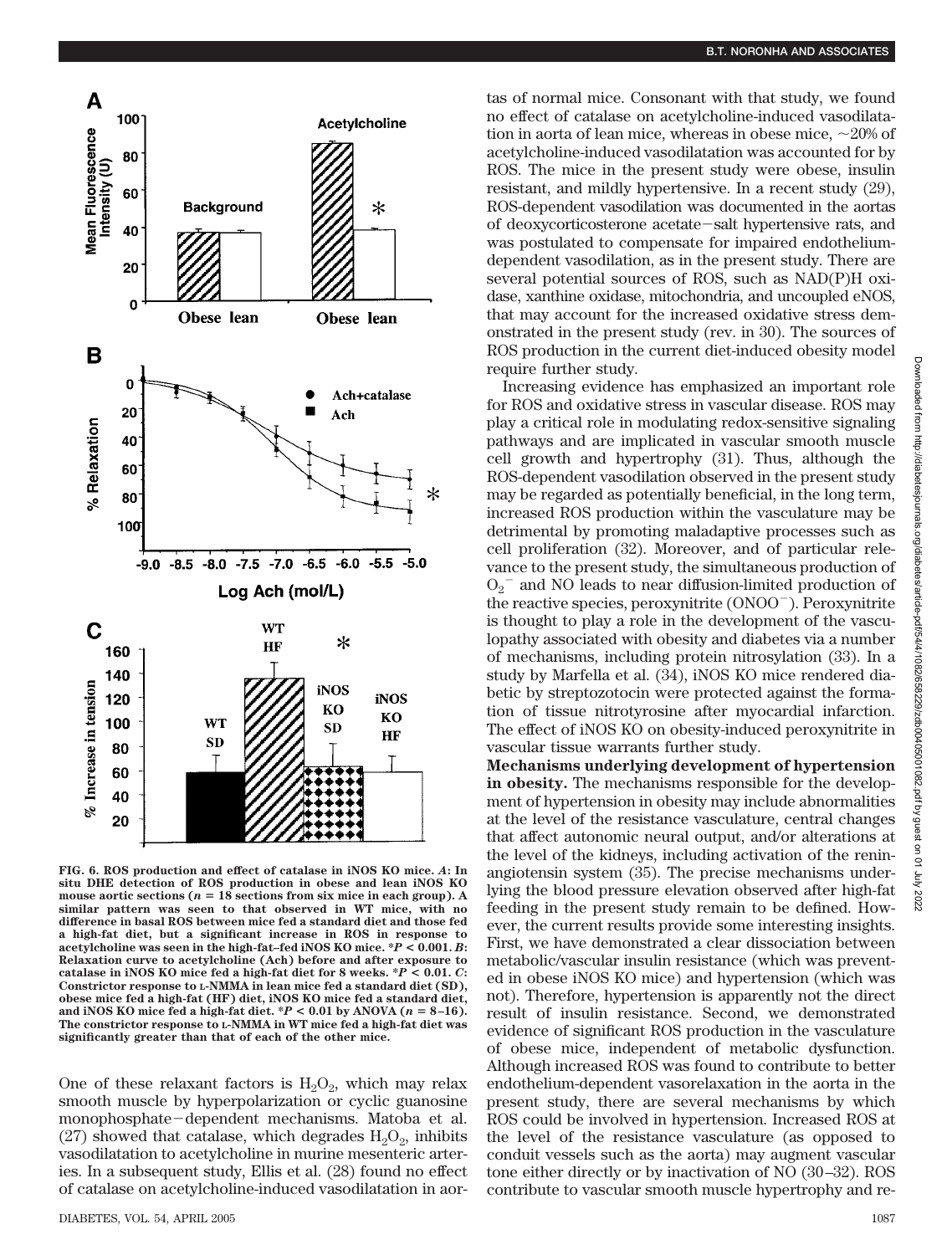modelling and have been shown to be implicated in hypertension through this mechanism (31,32). Recent studies have also implicated ROS production in the central nervous system (36) and kidneys (37) in the development of hypertension. Finally, it is possible that  $non-ROS-dependent$ pathways, such as the activation of the renin-angiotensin system, leptin, and other adipocyte-derived peptides, may also be involved (rev. in 10).

**Role of iNOS in obesity and relation to inflammation.** There is compelling evidence from large epidemiological studies, detailed characterization of human vascular lesions, and experimental investigations that inflammation plays a key role in the development and progression of atherosclerosis (4). It is also well established that obesity is associated with a chronic inflammatory response characterized by abnormal cytokine production, increased acute phase reactants, and activation of inflammatory signaling pathways (20,21). Recent studies (38,39) have demonstrated that murine models of obesity similar to the one used in the present study and more severe models of obesity are associated with infiltration of adipose tissue by macrophages and activation of a portfolio of inflammatory genes. The expression of iNOS may be regarded as one aspect of such inflammatory activation. iNOS expression is primarily regulated at a transcriptional level and, once expressed, the enzyme may generate large amounts of NO over long periods of time. In other models of increased iNOS-derived NO (e.g., sepsis), this excessive NO may contribute to increased basal bioactive NO and blunt, classic, calciumdependent vasodilatation (e.g., in response to acetylcholine) (16 –19). In other systems, excessive NO has been shown to reduce insulin-mediated glucose uptake (40) and induce cellular stress  $(41)$  and pancreatic  $\beta$ -cell death  $(14)$ . Thus, iNOS expression could potentially contribute to several of the obesity-associated abnormalities reported in this study.

In the present study, we were able to discern the likely contribution of iNOS to the abnormalities identified during the progression of obesity. In early obesity, we found evidence of a significant increase rather than a reduction in basal NO using several different approaches. We demonstrated an increased vasoconstrictor response to the nonselective NOS inhibitor L-NMMA, an effect of obesity that was lost in iNOS KO mice. A role for iNOS was further supported by the effect of the specific iNOS inhibitor 1400W to increase tone in the aorta of obese mice, whereas no effect was seen in lean mice. Evidence for an increase in whole-body NO production was seen in the elevated plasma nitrite levels in obese mice, which were blunted in iNOS KO mice. Finally, iNOS expression was found to be significantly increased in the aorta of obese mice.

Previous studies in vessels exposed to inflammatory cytokines, mice rendered septic using injection of lipopolysaccharide (17) and iNOS gene transfer studies have all supported a role for iNOS-derived NO in causing vascular dysfunction (18,19). If one considers obesity to be an inflammatory condition analogous to low-grade sepsis, iNOS KO mice might be expected to be protected against classical endothelial dysfunction, as has been demonstrated to be the case in sepsis (17). However, this was not observed in the present study, where iNOS KO mice rendered obese still had evidence of ROS-mediated vasodilation

masking covert endothelial dysfunction. In one intriguing finding, we observed that despite preserved glucocompetence, obese iNOS KO mice developed elevated blood pressures just as obese WT mice did.

**Potential implications of the present study.** Although the current study was conducted in mice, it could have clinically relevant implications in humans. If similar mechanisms are at play in human diet $-i$ nduced obesity, iNOSderived NO may be a reasonable target for slowing the progression of resistance to the metabolic and vascular actions of insulin. However, based on the current study, such an approach may not have favorable effects on blood pressure and endothelial dysfunction in obesity. Protecting the vasculature in obesity and insulin-resistant states is therefore likely to require an integrated approach, with total fat probably being a key factor.

## **ACKNOWLEDGMENTS**

This work was funded by the British Heart Foundation (BHF). S.B.W. was a BHF Clinical PhD Fellow, M.T.K. is a BHF Intermediate Fellow, and A.M.S. holds the BHF Chair of Cardiology at King's College London.

### **REFERENCES**

- 1. Flegal KM, Carroll MD, Ogden CL, Johnson CL: Prevalence and trends in obesity among US adults, 1999 –2000. *JAMA* 288:1723–1727, 2002
- 2. Hubert HB, Feinleib M, McNamara PM, Castelli WP: Obesity as an independent risk factor for cardiovascular disease: a 26-year follow-up of participants in the Framingham Heart Study. *Circulation* 67:968 –977, 1983
- 3. Manson JE, Colditz GA, Stampfer MJ, Willett WC, Rosner B, Monson RR, Speizer FE, Hennekens CH: A prospective study of obesity and risk of coronary heart disease in women. *N Engl J Med* 322:882– 889, 1990
- 4. Ross R. Atherosclerosis is an inflammatory disease. *N Engl J Med* 340: 115–126, 1999
- 5. Garg UC, Hassid A: Nitric oxide generating vasodilators and 8-bromocyclic guanosine monophosphate inhibit mitogenesis and proliferation of cultured rat vascular smooth muscle cells. *J Clin Invest* 83:1774 –1777, 1989
- 6. Tanner FC, Meier P, Greutert H, Champion C, Nabel EG, Luscher TF: Nitric oxide modulates expression of cell cycle regulatory proteins: a cytostatic strategy for inhibition of human vascular smooth muscle cell proliferation. *Circulation* 101:1982–1989, 2000
- 7. Kubes P, Suzuki M, Granger DN: Nitric oxide: an endogenous modulator of leukocyte adhesion. *Proc Natl Acad Sci U S A* 88:4651– 4655, 1991
- 8. Cooke JP, Dzau VJ: Nitric oxide synthase: role in the genesis of vascular disease. *Annu Rev Med* 48:489 –509, 1997
- 9. Steinberg HO, Chaker H, Leaming R, Johnson A, Brechtel G, Baron AD: Obesity/insulin resistance is associated with endothelial dysfunction: implications for the syndrome of insulin resistance. *J Clin Invest* 97:2601– 2610, 1996
- 10. Williams IL, Wheatcroft SB, Shah AM, Kearney MT: Obesity, atherosclerosis and the vascular endothelium: mechanisms of reduced nitric oxide bioavailability in obese humans. *Int J Obes Relat Metab Disord* 26:754 – 764, 2002
- 11. Michel T, Feron O: Nitric oxide synthases: which, where, how, and why? *J Clin Invest* 100:2146 –2152, 1997
- 12. Nathan C: Inducible nitric oxide synthase: what difference does it make? *J Clin Invest* 100:2417–2423, 1997
- 13. Iwashina M, Shichiri M, Marumo F, Hirata Y: Transfection of inducible nitric oxide synthase gene causes apoptosis in vascular smooth muscle cells. *Circulation* 98:1212–1218, 1998
- 14. Shimabukuro M, Ohneda M, Lee Y, Unger R: Role of nitric oxide in obesity-induced β cell disease. *J Clin Invest* 100:290-295, 1997
- 15. Perreault M, Marette A: Targeted disruption of inducible nitric oxide synthase protects against obesity-linked insulin resistance in skeletal muscle. *Nat Med* 7:1138 –1143, 2001
- 16. Kessler P, Bauersachs J, Busse R, Schini-Kerth VB: Inhibition of inducible nitric oxide synthase restores endothelium-dependent relaxations in proinflammatory mediator-induced blood vessels. *Arterioscler Thromb Vasc Biol* 17:1746 –1755, 1997
- 17. Chauhan SD, Seggare G, Vo PA, Macallister RJ, Hobbs AJ, Ahluwalia A: